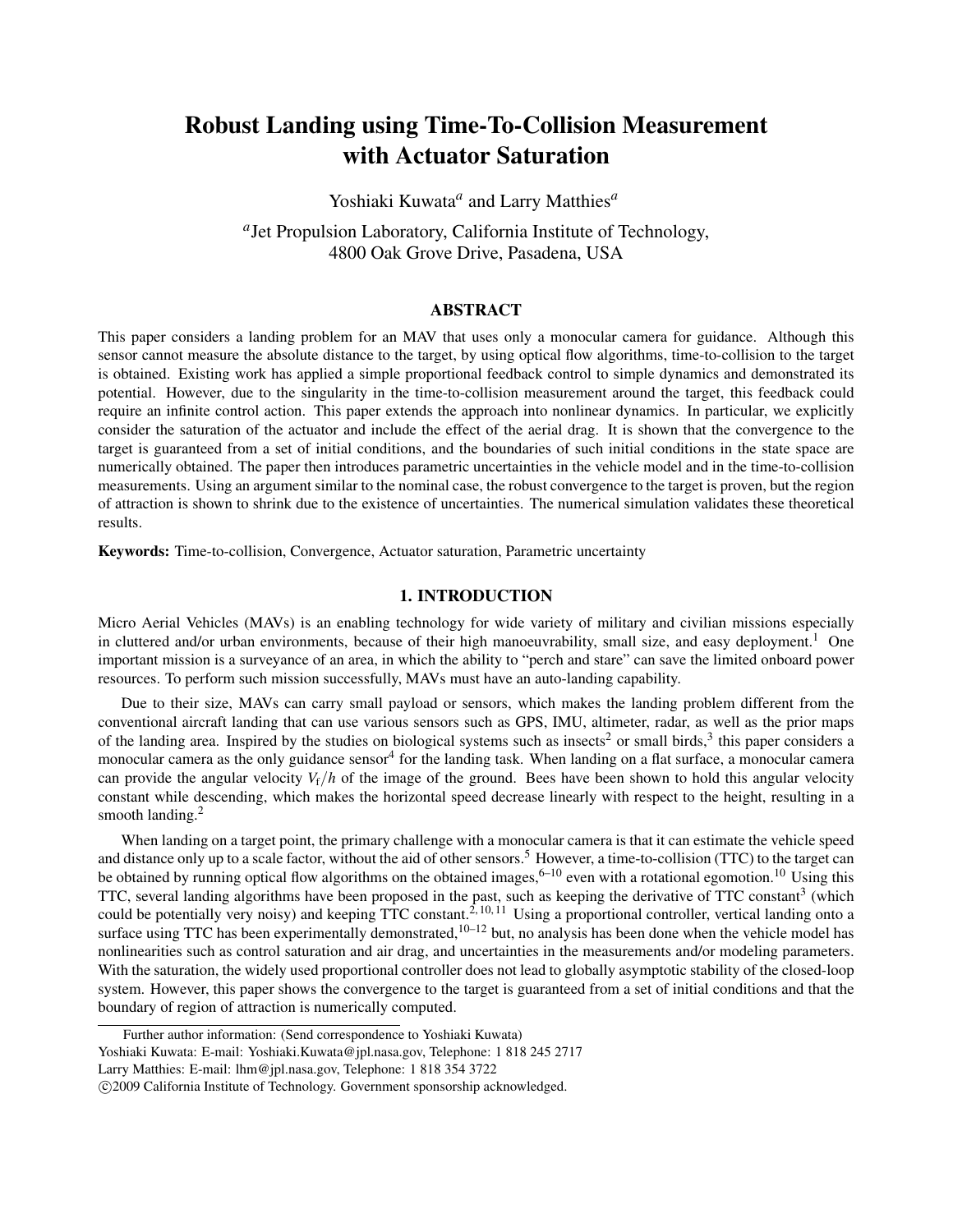The rest of the paper is organized as follows. Following the problem statement in Section 2, Section 3 gives a control law. Section 4 provides theoretical and numerical analysis of the controller. Then, Section 5 investigates how the system behaves under the uncertainties in the measurement and modeling errors. Finally, Section 6 shows numerical simulation results.

#### 2. PROBLEM STATEMENT

This paper considers the along-track motion of the UAV landing on a particular target point on a flat surface. The vehicle model is given by

$$
m\ddot{r} = u - \text{sgn}(\dot{r})\frac{1}{2}\rho \dot{r}^2 C_d A
$$

where *m* is the vehicle mass, *r* is the distance to the target, *u* is the control input,  $\rho$  is the air density,  $C_d$  is the drag coefficient, and *A* is the projected frontal area. The control input has saturation limits

$$
|u|\leq u_{\max}.
$$

Without loss of generality, the target is assumed to be at the origin  $r = 0$ . The vehicle is assumed to start at  $r = r_0$ , where  $r_0 > 0$ . The region with  $r < 0$  is considered to be a wall or a no-fly zone that the vehicle should not enter.

The time-to-collision (TTC) to the target is obtained by running optical flow algorithms and computing the divergence of the flow field. In this paper, we focus on the controller analysis and do not give the details of the optical flow algorithm (see references $8-10$ ). The TTC

$$
TTC = -\frac{r}{\dot{r}}\tag{1}
$$

is estimated and is assumed to be given to the controller. To land on the target successfully, the vehicle must come sufficiently close to the target while slowing down below some threshold. Let  $\mathscr G$  denote such target set in the phase plane

$$
\mathcal{G} = \left\{ (r, \dot{r}) \mid 0 \le r \le r_f, \ v_f \le \dot{r} \le 0 \right\} \tag{2}
$$

Here, the paper assumes that once the vehicle enters this set, some latching mechanism (equivalent of the "legs" of the insects) ensures the successful landing.

To simplify the presentation, let *m* be set to be 1, and introduce a parameter  $\alpha = \frac{1}{2}\rho C_dA$ . Then, the system is represented as

$$
\frac{d}{dt}\begin{bmatrix} r \\ \dot{r} \end{bmatrix} = \begin{bmatrix} \dot{r} \\ u - \text{sgn}(\dot{r})\alpha \dot{r}^2 \end{bmatrix}.
$$
\n(3)

#### 3. CONTROL LAW

Note that if TTC is constant, from Eq. (1) both the distance  $r$  and the speed  $\dot{r}$  exponentially converge to 0.<sup>2</sup> Motivated by this observation, the control law to be considered has a form

$$
u = K(c - \text{TTC})
$$

$$
= K\left(c + \frac{r}{r}\right)
$$

when TTC is positive.<sup>10, 11</sup> The parameters  $K$  and  $c$  are selected by the control designer. When TTC is negative, the vehicle is heading away from the target, and  $u = -u_{\text{max}}$  should be applied. In order to account also for the limits on the control input, the proposed control law is written as

$$
u = \begin{cases} -u_{\text{max}} & \text{if } r \ge r \left( -\frac{u_{\text{max}}}{K} - c \right) \\ u_{\text{max}} & \text{else if } r < r \left( \frac{u_{\text{max}}}{K} - c \right) \\ K \left( c + \frac{r}{r} \right) & \text{otherwise} \end{cases} \tag{4}
$$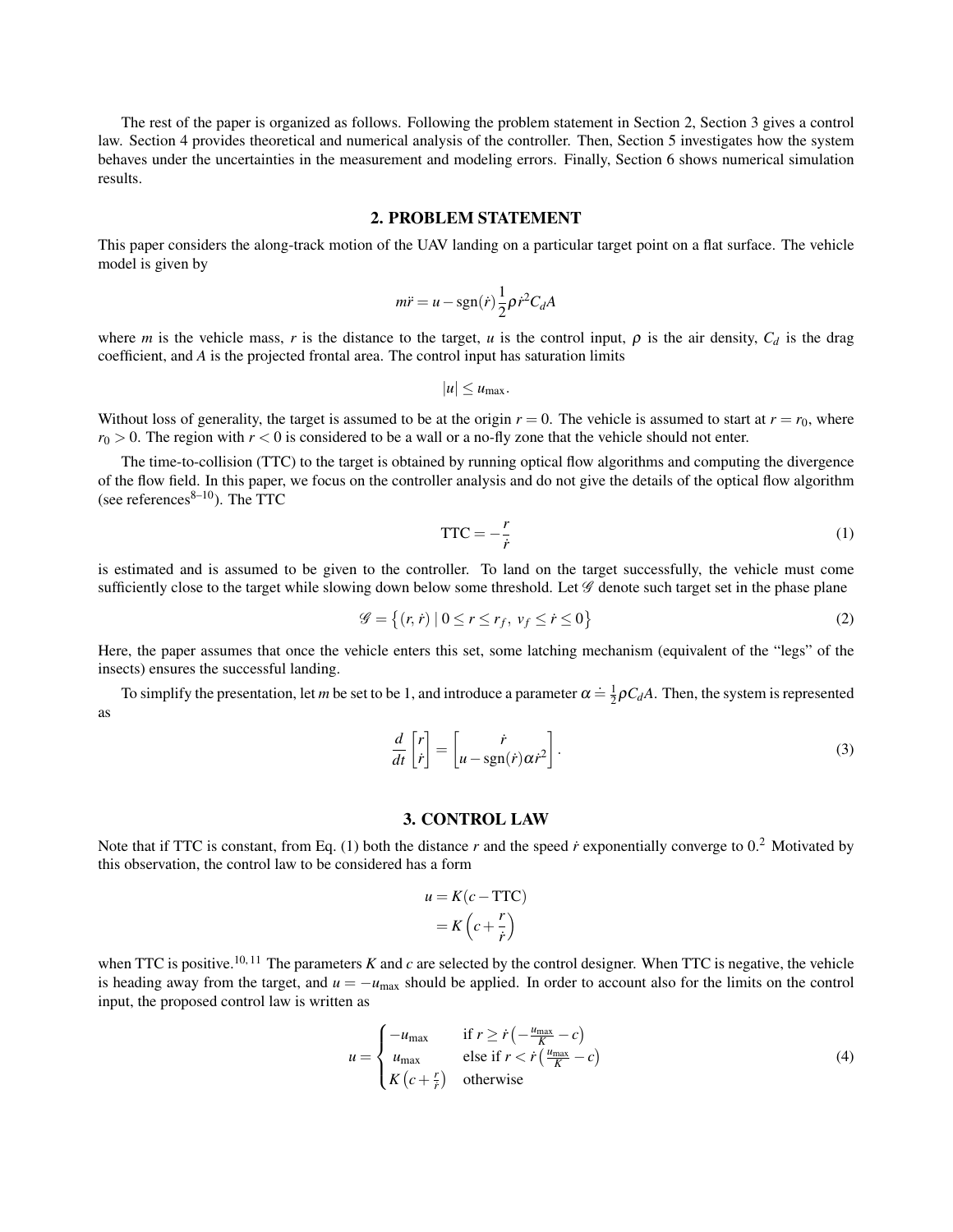$$
u = -u_{\max}
$$
\n  
\n
$$
u = K(c + r/r)
$$
\n  
\n
$$
u = K(c + r/r)
$$
\n  
\n
$$
K(c + \frac{r}{r}) = -u_{\max}
$$
\n  
\n
$$
K(c + \frac{r}{r}) = u_{\max}
$$

Figure 1. Control law in the phase plane<br> $\dot{r} = \frac{1}{t} \frac{dV}{dr} r$ 

$$
\dot{r} = \frac{1}{\frac{+u_{\text{max}}}{r} - c} r
$$

Figure 1 gives this control law in the phase plane. Note that when  $\frac{F}{\epsilon} < 0$ , Eq. (4) can be written as

$$
u = u_{\text{max}} \text{ sat}\left(\frac{K}{u_{\text{max}}}\left(c + \frac{r}{\dot{r}}\right)\right) \tag{5}
$$

 $\dot{r} = \frac{1}{-u}$  $\dot{r} = \frac{1}{\frac{-u_{\text{max}}}{K} - c}$ 

where the saturation function is defined as

$$
sat(x) = \begin{cases} x & \text{if } |x| \ge 1\\ \text{sgn}(x) & \text{otherwise.} \end{cases}
$$

#### 4. CONTROLLER ANALYSIS

This section analyzes the closed-loop behavior of the control law and the system in Section 3.

LEMMA 4.1. *The system* Eq. (3) *controlled by* Eq. (4) *does not have equilibrium states in*  $r \ge 0$ *.* 

*Proof*. The proof is by contradiction. Assume the system Eq. (3) has an equilibrium. Then, the first row of Eq. (3) gives  $\dot{r} = 0$ . Combining this with the second row gives  $u = 0$ . However, from Eq. (4)  $\dot{r} = 0$  in  $r \ge 0$  means  $u = -u_{\text{max}}$ , which is a contradiction.  $\square$ 

LEMMA 4.2. *The system* Eq. (3) *controlled by* Eq. (4) *does not become*  $\dot{r} = 0$  *and*  $r > 0$ *, once*  $\dot{r} < 0$  *and*  $r > 0$ *.* 

*Proof.* It is sufficient to show that  $\ddot{r}$  is strictly negative when  $\dot{r}$  is negative and close to 0.

Consider the states that satisfy the following two conditions.

$$
-\frac{r}{\frac{u_{\text{max}}}{K} + c} < \dot{r} < 0 \tag{6}
$$

$$
-\sqrt{\frac{u_{\text{max}}}{\alpha}} < r < 0\tag{7}
$$

The condition Eq. (6), the control law Eq. (4), and the system equation Eq. (3) produce

$$
\ddot{r}=-u_{\text{max}}+\alpha \dot{r}^2.
$$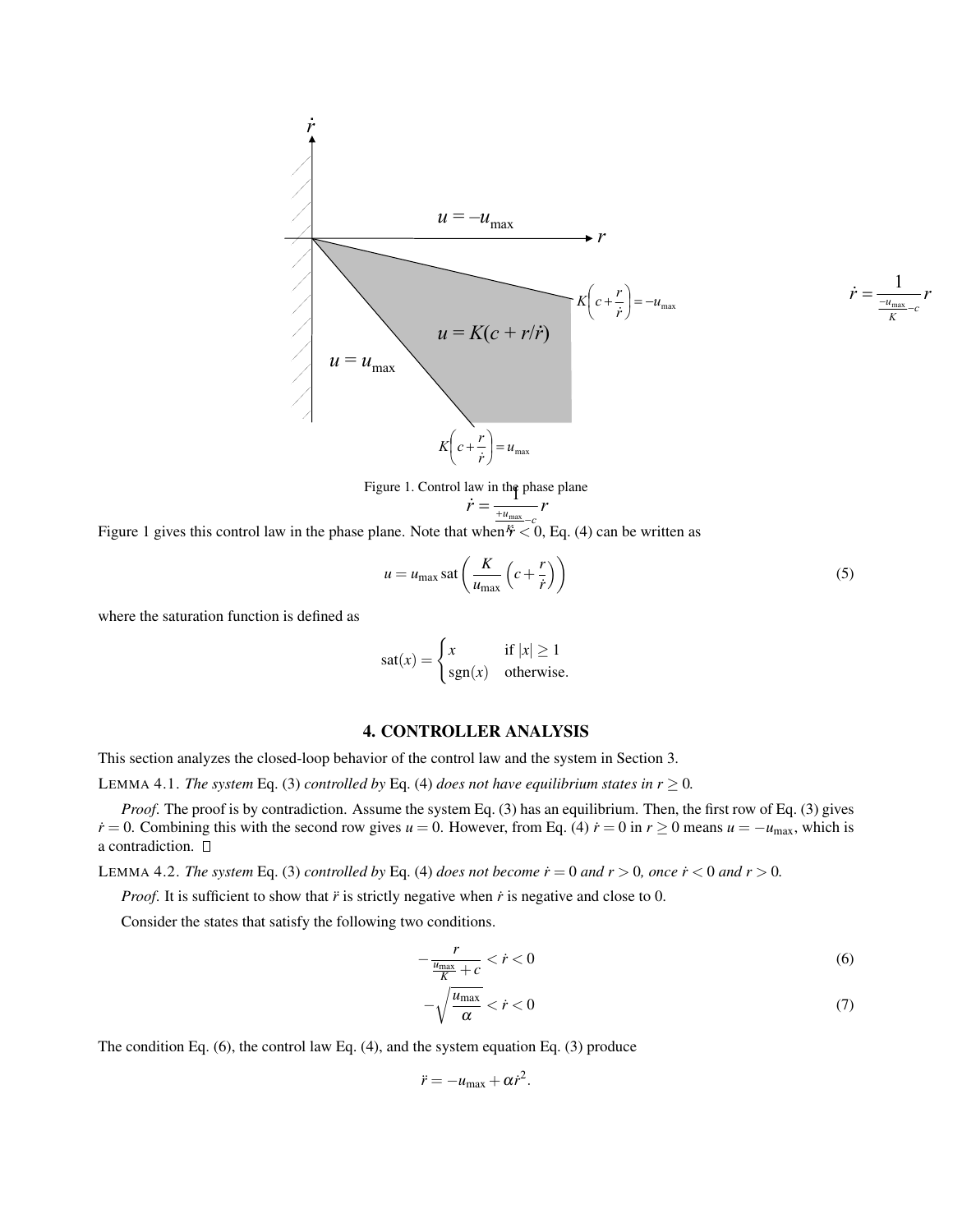

Figure 2. Direction of the trajectory in the phase plane. The line that corresponds to  $\ddot{r} = 0$  is also shown.

Combining with Eq. (7), we have  $\ddot{r} < 0$ .  $\Box$ 

THEOREM 4.3 (REACHING  $r = 0$ ). *From any initial condition*  $x = [r_0, v_0]^T$  *with*  $r_0 > 0$ , the system Eq. (3) *controlled by the control law* Eq. (4) *will reach*  $r = 0$ *.* 

*Proof.* When  $\dot{r} \ge 0$  and  $r > 0$ , it can be seen from Eq. (4) that  $u = -u_{\text{max}}$ . Thus,  $\ddot{r} < -u_{\text{max}}$ , and  $\dot{r}$  becomes negative in finite time (at most in  $v_0/u_{\text{max}}$ ).

Once the vehicle states are in  $r > 0$  and  $\dot{r} < 0$ , by Lemma 4.2  $\dot{r}$  remains negative, and hence the distance  $r$  decreases monotonically. From Lemma 4.1, there is no equilibrium in  $r > 0$  with  $\dot{r} = 0$ , so that the system eventually reaches  $r = 0$ .  $\Box$ 

The graphical representation of this theorem is shown in Figure 2.

Theorem 4.3 showed that the vehicle hits the target from any initial condition with  $r_0 > 0$ . The next theorem states that from a particular set of initial conditions the system enters the target set  $\mathscr G$  defined in Eq. (2) with an appropriate velocity.

We first find a state trajectory of a closed-loop system Eq. (3) and Eq. (4), starting from the target  $r = 0$  with a positive speed  $v_0 > 0$  and ending at  $r = 0$  and  $\dot{r} = v_f$ . This trajectory, denoted by *l*, can be obtained using any method such as bi-section search over  $v_0$  and backward numerical integration. If *l* does not exist, we terminate. Otherwise, let  $\mathscr D$  denote a region in the phase plane that is encircled by *l* and  $r = 0$ , but is outside of the target set  $\mathscr{G}$ .

THEOREM 4.4 (CONVERGENCE TO THE TARGET SET). *From any states in* D*, the system* Eq. (3) *controlled by the control law* Eq. (4) *will enter*  $\mathcal{G}$ *.* 

*Proof.* Let ∂*D* denote the boundary of *D*. As illustrated in Figure 3, ∂*D* consists of three boundaries: ∂*D*<sub>*l*</sub> along the trajectory *l*;  $\partial \mathcal{D}_{\mathcal{G}}$  around the the target set  $\mathcal{G}$ ; and  $\partial \mathcal{D}_0$  at  $r = 0$  with  $\dot{r} > 0$ .

From any states in  $\mathscr{D}$ , the system reaches  $\partial \mathscr{D}$ , because the system is going to reach  $r = 0$  by Theorem 4.3. When the states reach ∂D*<sup>l</sup>* , the closed-loop system follows the trajectory *l*, which enters G by the definition of *l*. When the states reach  $\partial \mathscr{D}_{\mathscr{G}}$ , the system is in  $\mathscr{G}$ . When the system is on  $\partial \mathscr{D}_0$  (but not on  $\partial \mathscr{D}_{\mathscr{G}}$ ), because  $\dot{r} > 0$  on  $\partial \mathscr{D}_0$ , the system leaves ∂ $\mathscr{D}_0$  and eventually reaches either ∂ $\mathscr{D}_\mathscr{G}$  or ∂ $\mathscr{D}_l$ .

 $\Box$ 

From the argument above, the region  $\mathscr D$  is the set of initial conditions from which the vehicle successfully reaches G . The boundary ∂D*<sup>l</sup>* can be obtained numerically, by integrating the system Eq. (3) and Eq. (4) backwards in time from  $r = 0, \, \dot{r} = v_f.$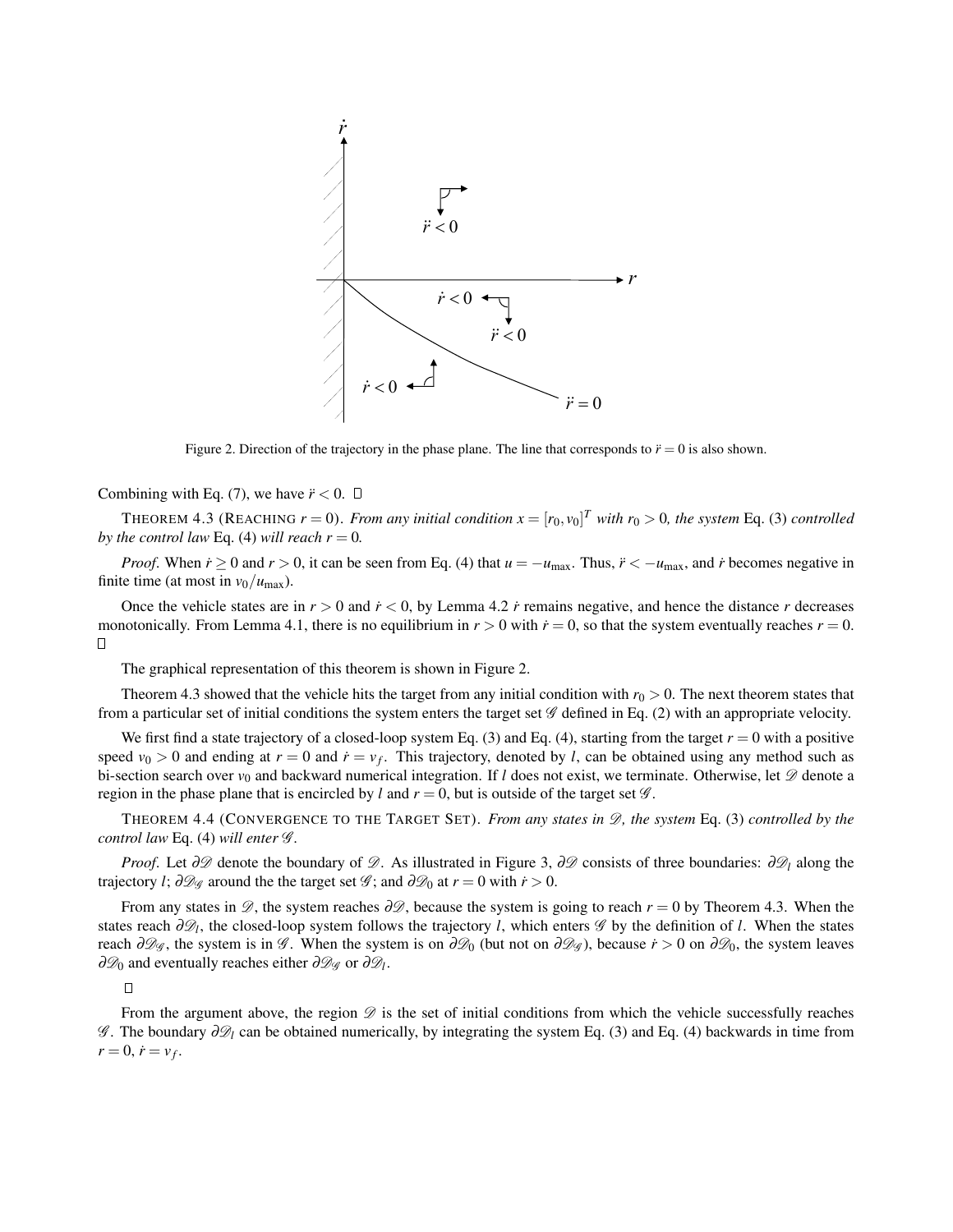

Figure 3. Region of attraction  $\mathscr{D}$ . The line of  $\ddot{r} = 0$  is also shown. Below this line,  $\ddot{r} \ge 0$ ; above this line  $\ddot{r} < 0$ .

## 5. EFFECT OF UNCERTAINTIES

This section investigates how the uncertainties in the parameters and measurements affect the behavior of the closed-loop system. We consider multiplicative bounded uncertainties on the TTC measurement  $-\frac{r}{\dot{r}}$ , controller input *u*, and the drag coefficient  $C_d$ . With the uncertainties, the system Eq. (3) becomes

$$
\frac{d}{dt}\begin{bmatrix} r \\ \dot{r} \end{bmatrix} = \begin{bmatrix} \dot{r} \\ (1 + \Delta_u)u - \text{sgn}(\dot{r})(1 + \Delta_\alpha)\alpha \dot{r}^2 \end{bmatrix}
$$
\n(8)

where

$$
u = \begin{cases} -u_{\text{max}} & \text{if } (1 + \Delta_m)r \ge r\left(-\frac{u_{\text{max}}}{K} - c\right) \\ u_{\text{max}} & \text{else if } (1 + \Delta_m)r < r\left(\frac{u_{\text{max}}}{K} - c\right) \\ K\left(c + (1 + \Delta_m)\frac{r}{r}\right) & \text{otherwise} \end{cases} \tag{9}
$$

where  $\Delta_u$ ,  $\Delta_\alpha$ , and  $\Delta_m$  are uncertain parameters whose norms are bounded by known constants

$$
|\Delta_u| \le \delta_u < 1
$$
  

$$
|\Delta_{\alpha}| \le \delta_{\alpha} < 1
$$
  

$$
|\Delta_m| \le \delta_m < 1.
$$

## 5.1 Effect of  $\Delta_u$

Let  $l_u$  denote a state trajectory, starting from the target  $r = 0$  with a positive speed  $v_0 > 0$  and ending at  $r = 0$  and  $\dot{r} = v_f$ , of the nominal closed-loop system Eq.  $(3)$  with the control input  $\tilde{u}$  with

$$
\tilde{u} = \begin{cases}\n(1 - \delta_u)u & \text{if } r \ge 0 \\
(1 + \delta_u)u & \text{else if } u < 0 \\
(1 - \delta_u)u & \text{otherwise}\n\end{cases}
$$
\n(10)

where *u* is given in Eq. (4). Again, we assume that this  $l_u$  is found by any numerical technique.

Let  $\mathscr{D}_u$  denote a region in the phase plane that is encircled by  $l_u$  and  $r = 0$ , but is outside of the target set  $\mathscr{G}$ . Then, the following holds.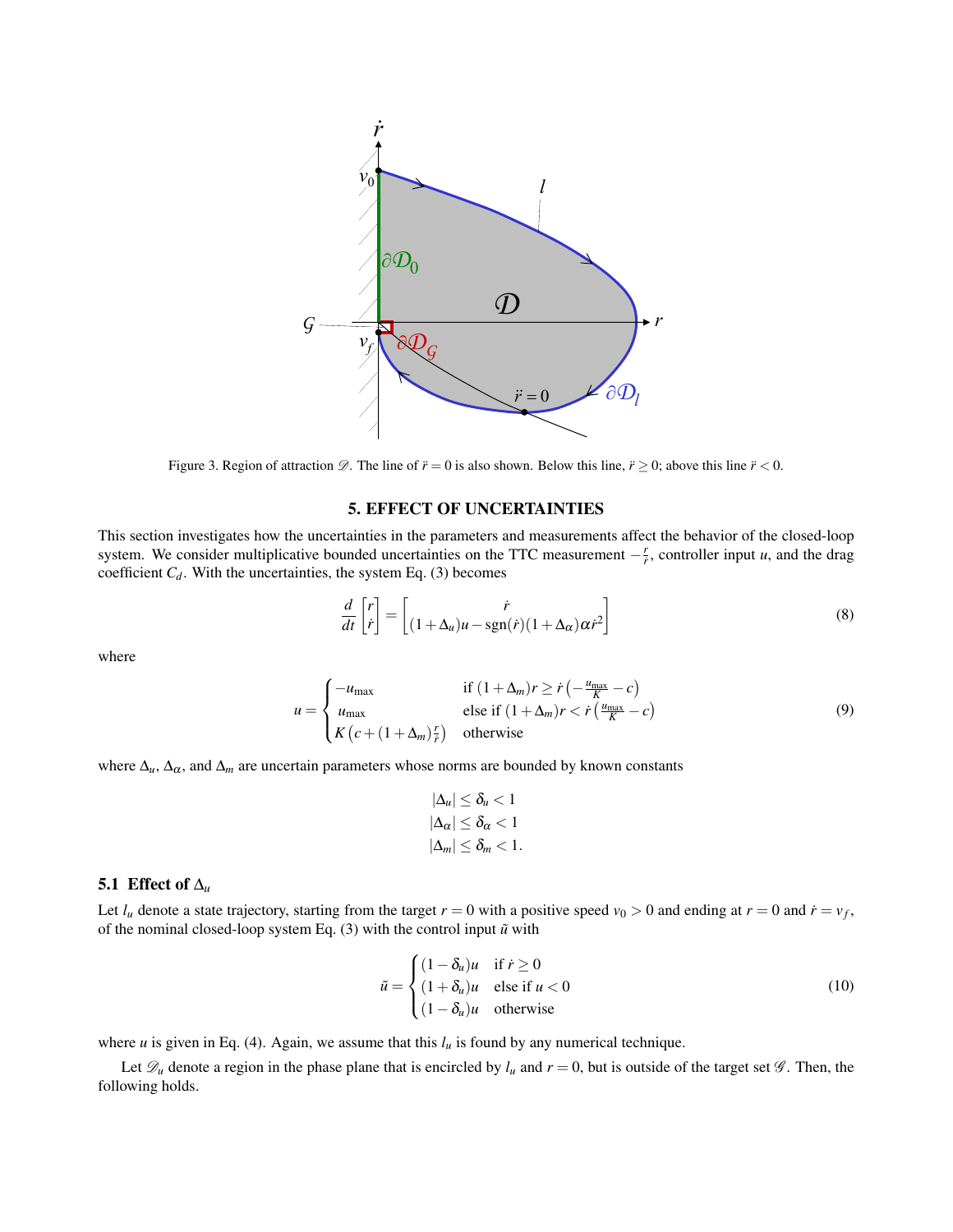

Figure 4. Region of attraction with uncertain gain on *u*.

THEOREM 5.1 (CONVERGENCE WITH AN UNCERTAIN GAIN). *From any states in*  $\mathscr{D}_u$ *, the system* Eq. (8) *with*  $\Delta_{\alpha} = 0$ *controlled by the control law Eq. (4) will enter*  $\mathcal{G}$ *.* 

*Proof*. The proof is based on investigating the instantaneous direction of the trajectory in the phase plane, given by  $[\dot{r}, \ddot{r}]^T$ , at the states on  $l_u$ . First, note that the trajectory  $l_u$  has an instantaneous direction  $[\dot{r}, \ddot{u} - \text{sgn}(\dot{r})\alpha \dot{r}^2]^T$ .

When  $\dot{r} \ge 0$ , then,  $u < 0$  so that the actual system has

$$
\ddot{r} = (1 + \Delta_u)u - \text{sgn}(\dot{r})\alpha\dot{r}^2
$$
  
\n
$$
\leq (1 - \delta_u)u - \text{sgn}(\dot{r})\alpha\dot{r}^2
$$
  
\n
$$
= \tilde{u} - \text{sgn}(\dot{r})\alpha\dot{r}^2
$$

so that the trajectory of the actual system goes more downward in the phase plane compared to *lu*.

When  $\dot{r}$  < 0 and  $u$  < 0, the actual system has

$$
\ddot{r} = (1 + \Delta_u)u - \text{sgn}(\dot{r})\alpha\dot{r}^2
$$

$$
\geq (1 + \delta_u)u - \text{sgn}(\dot{r})\alpha\dot{r}^2
$$

$$
= \tilde{u} - \text{sgn}(\dot{r})\alpha\dot{r}^2
$$

so that the trajectory of the actual system goes upwards compared to *lu*.

When  $\dot{r}$  < 0 and  $u \ge 0$ , the actual system has

$$
\ddot{r} = (1 + \Delta_u)u - \text{sgn}(\dot{r})\alpha\dot{r}^2
$$

$$
\geq (1 - \delta_u)u - \text{sgn}(\dot{r})\alpha\dot{r}^2
$$

$$
= \tilde{u} - \text{sgn}(\dot{r})\alpha\dot{r}^2
$$

so that the trajectory of the actual system goes upwards compared to *lu*.

Figure 4 illustrates these cases. In any of these cases, any realizable trajectory on  $l_u$  goes inwards of  $\mathscr{D}_u$ . Because any trajectory inside  $\mathscr{D}_u$  cannot cross  $l_u$ , using the same argument in the proof of Theorem 4.4, from any states in  $\mathscr{D}_u$ , the system Eq. (8) with  $\Delta_{\alpha} = 0$  controlled by the control law Eq. (10) will enter  $\mathscr{G}$ .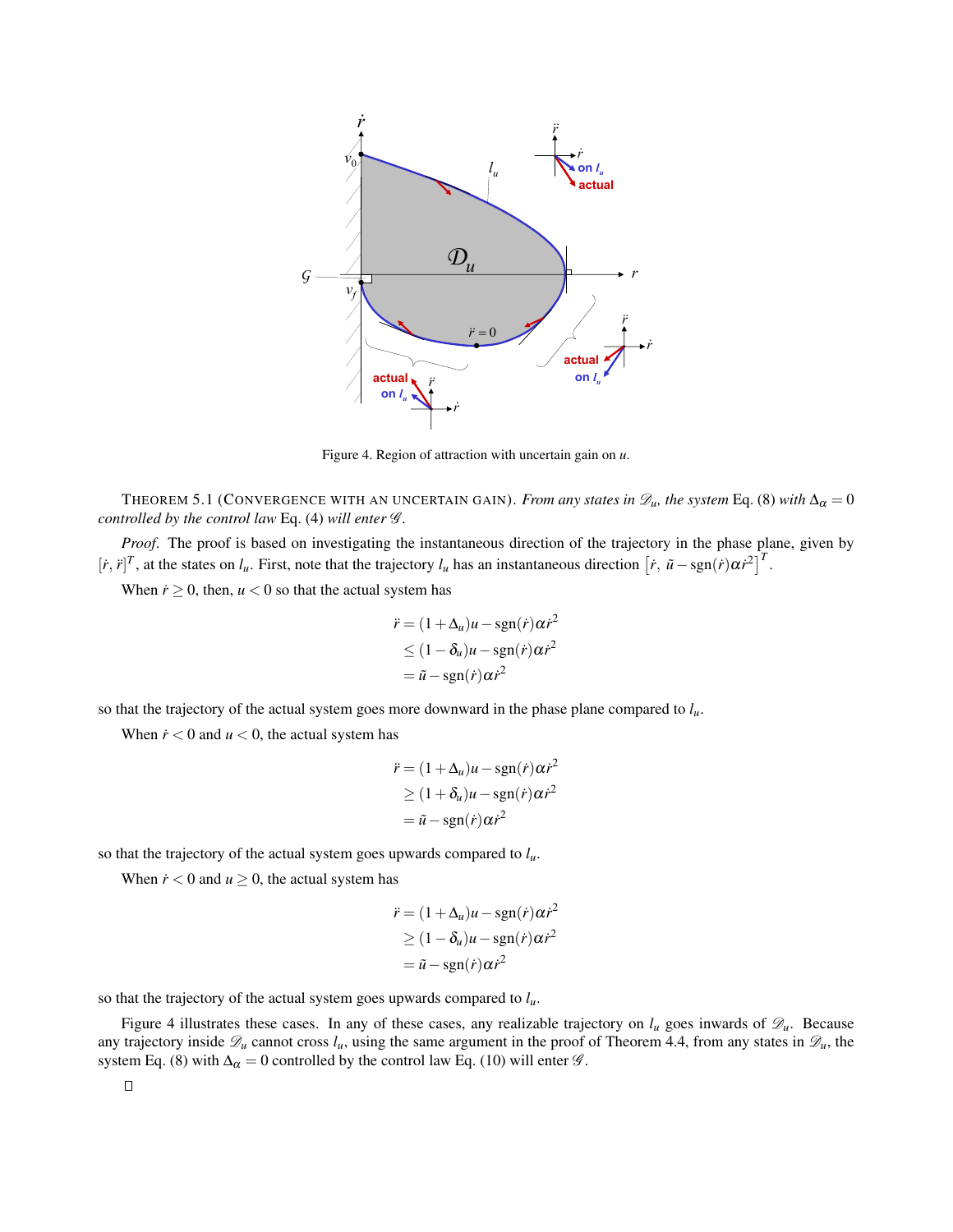#### 5.2 Effect of  $\Delta_{\alpha}$

Let  $l_{\alpha}$  denote a state trajectory, starting from the target  $r = 0$  with a positive speed  $v_0 > 0$  and ending at  $r = 0$  and  $\dot{r} = v_f$ , of a system

$$
\ddot{r} = u - (1 - \delta_{\alpha}) \operatorname{sgn}(\dot{r}) \alpha \dot{r}^2 \tag{11}
$$

controlled by Eq. (4). Let  $\mathscr{D}_{\alpha}$  denote a region in the phase plane that is encircled by  $l_{\alpha}$  and  $r = 0$ , but is outside of the target set  $\mathscr G$ . Then, the following holds.

THEOREM 5.2 (CONVERGENCE WITH AN UNCERTAIN DRAG). *From any states in*  $\mathscr{D}_{\alpha}$ , the system Eq. (8) with  $\Delta_{\mu} = 0$ *controlled by the control law Eq. (4) will enter*  $\mathcal{G}$ *.* 

*Proof.* The proof is based on showing that any states on  $l_\alpha$  of the actual system have a direction in the phase plane that goes inward of  $\mathscr{D}_{\alpha}$ .

Note that  $l_{\alpha}$  has a slope of infinity when crossing  $\dot{r} = 0$ . Therefore, when  $\dot{r} > 0$ , if the actual system has  $\ddot{r}$  that is smaller than that of  $l_\alpha$ , the actual trajectory goes inward of  $\mathcal{D}_\alpha$ . Similarly, when  $r < 0$ , if the actual system has  $\ddot{r}$  that is larger than that of  $l_{\alpha}$ , the actual trajectory goes inward of  $\mathscr{D}_{\alpha}$ .

At the states on  $l_{\alpha}$  with  $\dot{r} \geq 0$ , the real system has

$$
\ddot{r} = u - (1 + \Delta_{\alpha}) \operatorname{sgn}(\dot{r}) \alpha \dot{r}^{2}
$$

$$
\leq u - (1 - \delta_{\alpha}) \operatorname{sgn}(\dot{r}) \alpha \dot{r}^{2}
$$

so that the real system goes more downward than  $l_{\alpha}$ . At the states on  $l_{\alpha}$  with  $\dot{r}$  < 0, the real system has

$$
\ddot{r} = u - (1 + \Delta_{\alpha}) \operatorname{sgn}(\dot{r}) \alpha \dot{r}^{2}
$$

$$
\geq u - (1 - \delta_{\alpha}) \operatorname{sgn}(\dot{r}) \alpha \dot{r}^{2}
$$

so that the real system goes more upward than *l*<sub>α</sub>. Therefore, the trajectory of the actual system goes inward of  $\mathscr{D}_{\alpha}$ .  $\square$ 

## 5.3 Effect of ∆*<sup>m</sup>*

Let  $l_m$  denote a state trajectory, starting from the target  $r = 0$  with a positive speed  $v_0 > 0$  and ending at  $r = 0$  and  $\dot{r} = v_f$ , of a closed-loop system Eq.  $(3)$  with the control input  $\hat{u}$  with

$$
\hat{u} = \begin{cases}\n-u_{\text{max}} & \text{if } (1 + \delta_m)r \ge r\left(-\frac{u_{\text{max}}}{K} - c\right) \\
u_{\text{max}} & \text{else if } (1 + \delta_m)r < r\left(\frac{u_{\text{max}}}{K} - c\right) \\
K\left(c + (1 + \delta_m)\frac{r}{r}\right) & \text{otherwise}\n\end{cases} \tag{12}
$$

Let  $\mathscr{D}_m$  denote a region in the phase plane that is encircled by  $l_m$  and  $r = 0$ , but is outside of the target set  $\mathscr G$ . Then, the following holds.

THEOREM 5.3 (CONVERGENCE WITH UNCERTAIN TTC). *From any states in*  $\mathscr{D}_m$ , the system Eq. (3) *controlled by the control law* Eq.  $(9)$  *will enter*  $\mathcal{G}$ *.* 

*Proof*. Again, the proof is based on showing that any states on *l<sup>m</sup>* of the actual system has a direction in the phase plane that goes inward of  $\mathscr{D}_m$ .

When  $r \ge \dot{r}(-\frac{u_{\text{max}}}{K} - c)$ , both the real system and the trajectory on  $l_m$  have  $u = -u_{\text{max}}$ , so that the actual system follows *lm*.

Otherwise, because  $\dot{r}$  < 0, the input to the actual system is

$$
u = u_{\max} \operatorname{sat} \left( \frac{K}{u_{\max}} \left( c + (1 + \Delta_m) \frac{r}{\dot{r}} \right) \right)
$$
  
 
$$
\geq u_{\max} \operatorname{sat} \left( \frac{K}{u_{\max}} \left( c + (1 + \delta_m) \frac{r}{\dot{r}} \right) \right)
$$

so that  $\ddot{r}$  of the actual system is larger than that of  $l_m$ , resulting in a trajectory that goes inward of  $\mathscr{D}_m$ .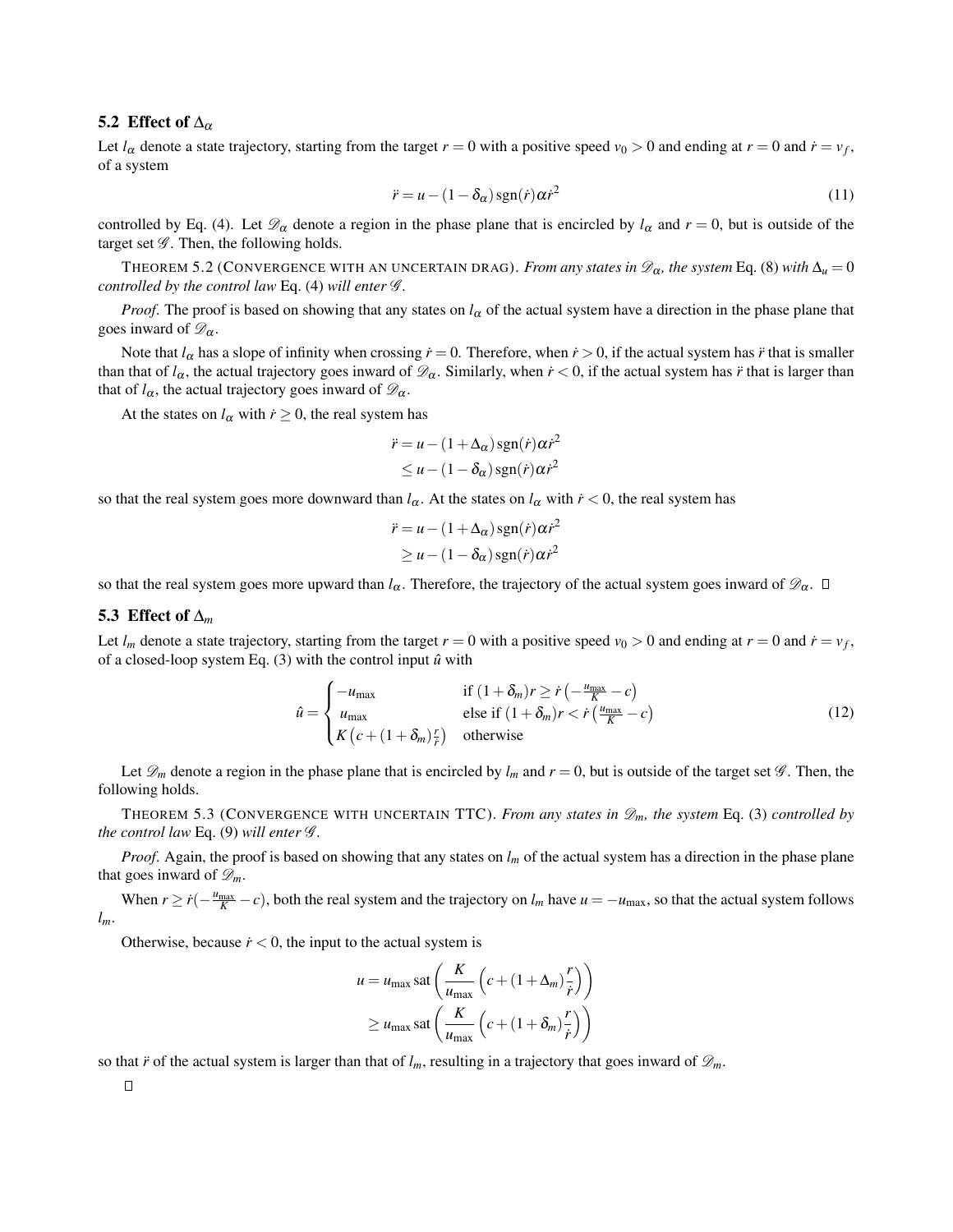### 5.4 Combined Uncertainties

This subsection combines the effects of the uncertainties discussed above. Consider the following control law

$$
u = \begin{cases} (1 - \delta_u)\hat{u} & \text{if } \dot{r} \ge 0\\ (1 + \delta_u)\hat{u} & \text{else if } \hat{u} < 0\\ (1 - \delta_u)\hat{u} & \text{otherwise} \end{cases}
$$
(13)

where  $\hat{u}$  is given by Eq. (12). Let  $l_c$  denote a state trajectory, starting from the target  $r = 0$  with a positive speed  $v_0 > 0$  and ending at  $r = 0$  and  $\dot{r} = v_f$ , of a system Eq. (11) controlled by Eq. (13). Let  $\mathcal{D}_c$  denote a region in the phase plane that is encircled by  $l_c$  and  $r = 0$ , but is outside of the target set  $\mathscr G$ . Then, the following holds.

THEOREM 5.4 (CONVERGENCE WITH COMBINED UNCERTAINTIES). *From any states in* D*c, the system* Eq. (8) *controlled by the control law Eq. (4) will enter*  $\mathcal{G}$ *.* 

The proof is very similar to the ones given above, and is omitted for brevity.

## 6. NUMERICAL EXAMPLES

This section presents some numerical examples. The following parameters are used.

$$
u_{\text{max}} = 0.78
$$
  
\n
$$
\rho = 1.2041
$$
  
\n
$$
K = 1.0
$$
  
\n
$$
c_d = 0.1
$$
  
\n
$$
A = 0.09
$$
  
\n
$$
c = 2.5
$$

The target is

 $r_f = 0.1$  *v*<sub>f</sub> = −0.1

#### 6.1 Nominal System

The green lines in Figure 5 are the phase plane plot of the closed-loop trajectories from different initial conditions. The blue line shows the boundary ∂ $\mathscr D$  of the region of attraction. As proven in Section 4, all the trajectories inside this line hits the target.

The time history of those trajectories that reached the target  $\mathscr G$  are shown in Figure 6.

#### 6.2 Uncertain System

#### 6.2.1 Single Source of Uncertainties

Figure 7 shows the boundaries inside which the system is guaranteed to reach the target  $\mathscr{G}$ . The black line shows the boundary of the nominal system *l*; the blue, green, and red lines respectively show the boundary of the uncertain system with one uncertain parameter

| $l_u$ :        | $\delta_u=0.1$   | $\delta_{\alpha}=0$   | $\delta_m=0$       |
|----------------|------------------|-----------------------|--------------------|
| $l_{\alpha}$ : | $\delta_u=0$     | $\delta_{\alpha}=0.1$ | $\delta_m=0$       |
| $l_m$ :        | $\delta_{\mu}=0$ | $\delta_{\alpha}=0$   | $\delta_m = 0.1$ . |

The same number 0.1 was used for the magnitude of the uncertainty in each plot. Note that in order to account for uncertainties, the region of attraction becomes smaller than that of the nominal system. Also, it can be seen that the green and the black lines are close to each other, showing that this system has small sensitivity to the uncertainty in the drag.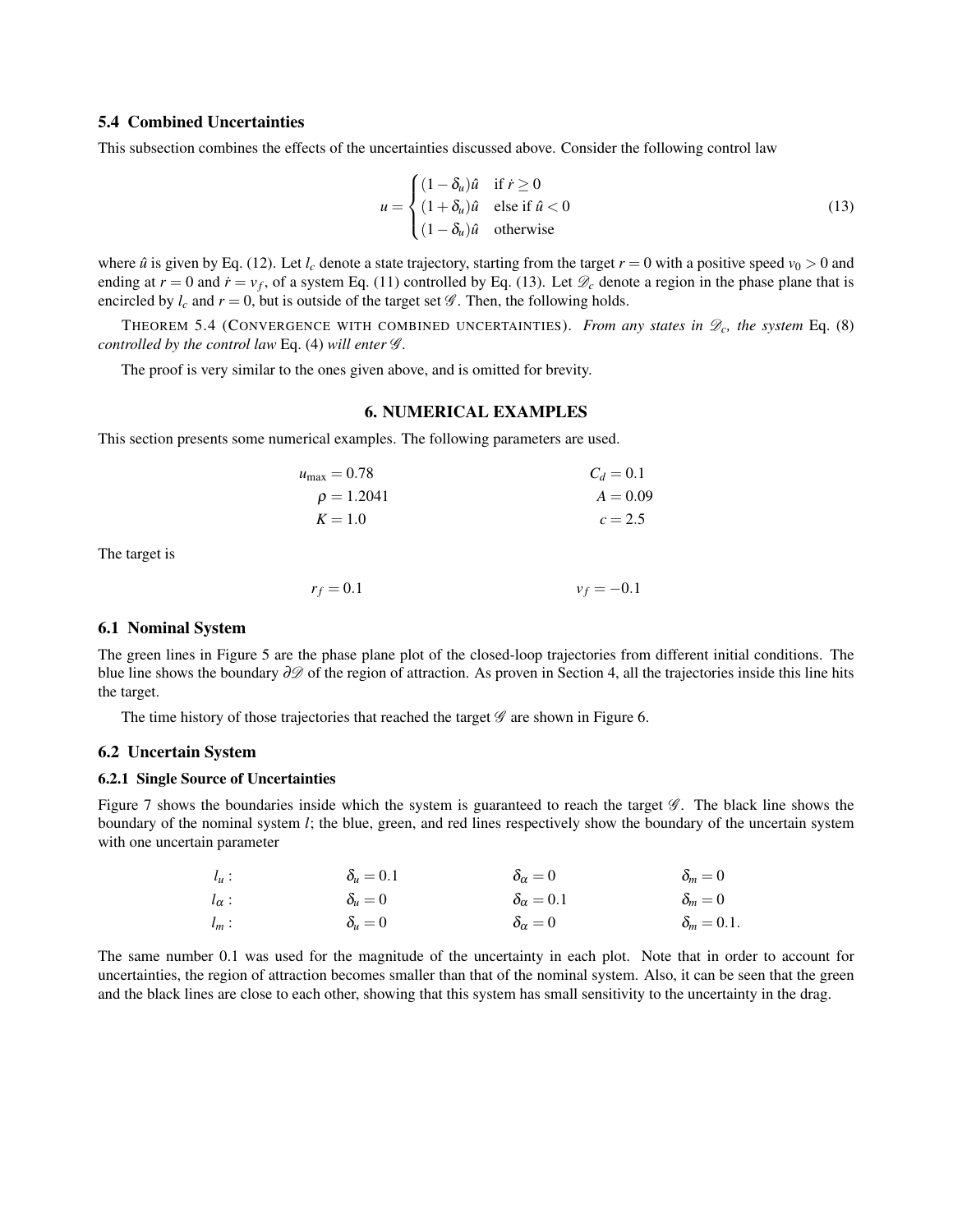

Figure 5. Trajectories in the phase plane



Figure 6. The time history of the trajectories



Figure 7. Region of attraction with one uncertain parameter.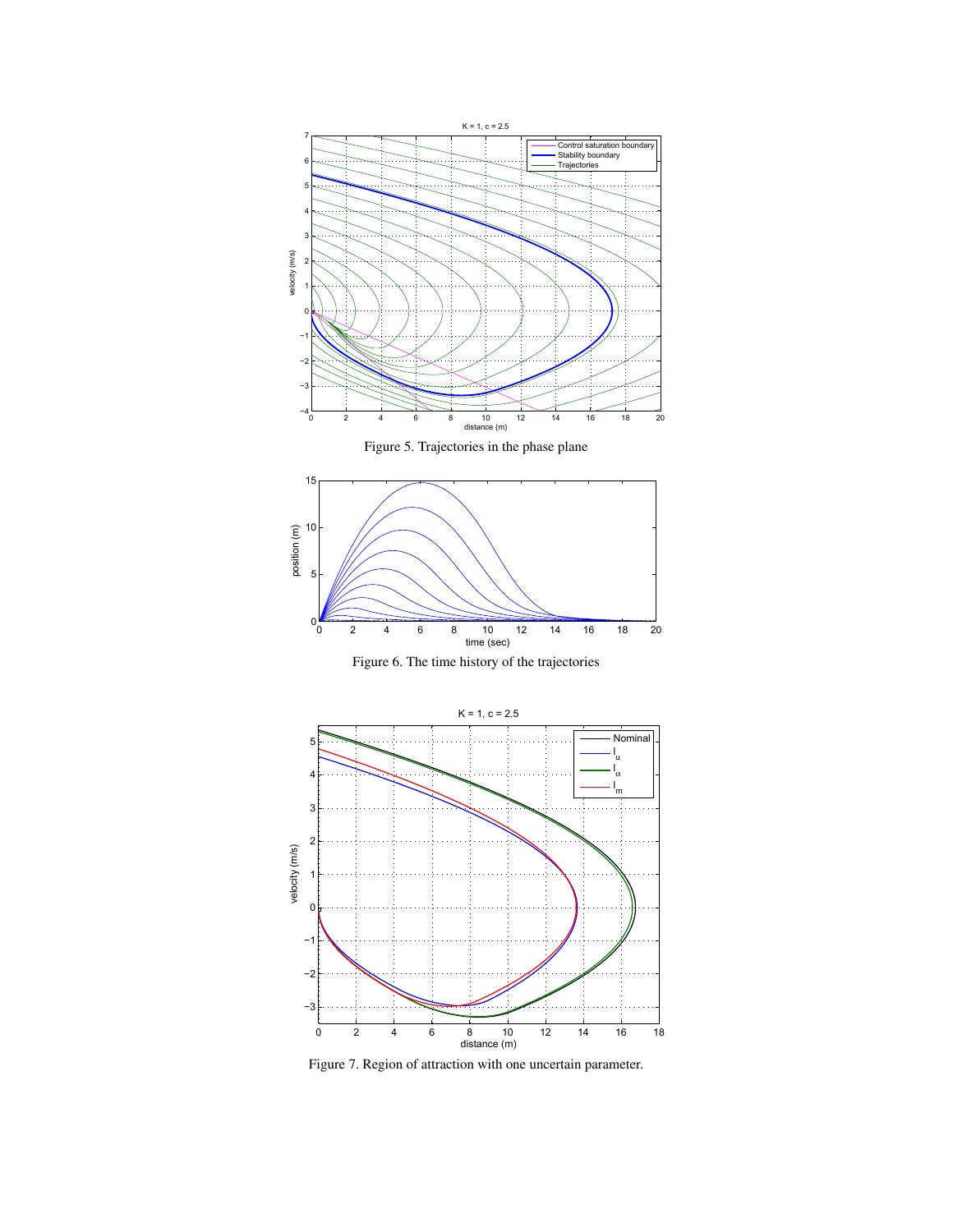

Figure 8. Simulation of 10 runs from 4 different initial conditions. The region of attraction *lc* is also shown.